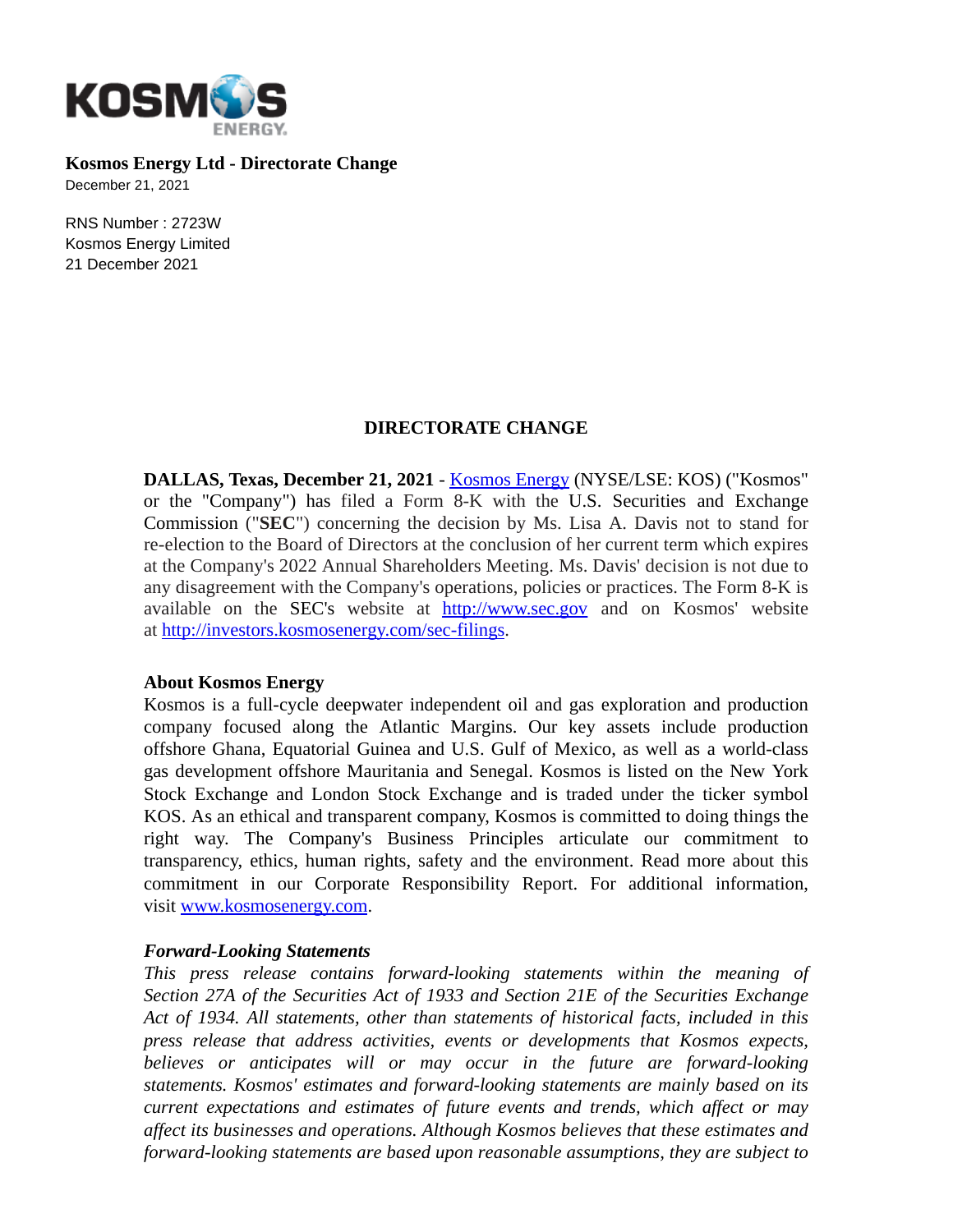*several risks and uncertainties and are made in light of information currently available to Kosmos. When used in this press release, the words "anticipate," "believe," "intend," "expect," "plan," "will" or other similar words are intended to identify forward-looking statements. Such statements are subject to a number of assumptions, risks and uncertainties, many of which are beyond the control of Kosmos, which may cause actual results to differ materially from those implied or expressed by the forward-looking statements. Further information on such assumptions, risks and uncertainties is available in Kosmos' Securities and Exchange Commission ("SEC") filings. Kosmos undertakes no obligation and does not intend to update or correct these forward-looking statements to reflect events or circumstances occurring after the date of this press release, except as required by applicable law. You are cautioned not to place undue reliance on these forward-looking statements, which speak only as of the date of this press release. All forward-looking statements are qualified in their entirety by this cautionary statement.*

*Management does not provide a reconciliation for forward looking non GAAP financial measures where it is unable to provide a meaningful or accurate calculation or estimation of reconciling items and the information is not available without unreasonable effort. This is due to the inherent difficulty of forecasting the occurrence and the financial impact of various items that have not yet occurred, are out of our control or cannot be reasonably predicted. For the same reasons, management is unable to address the probable significance of the unavailable information. Forward looking non GAAP financial measures provided without the most directly comparable GAAP financial measures may vary materially from the corresponding GAAP financial measures.*

###